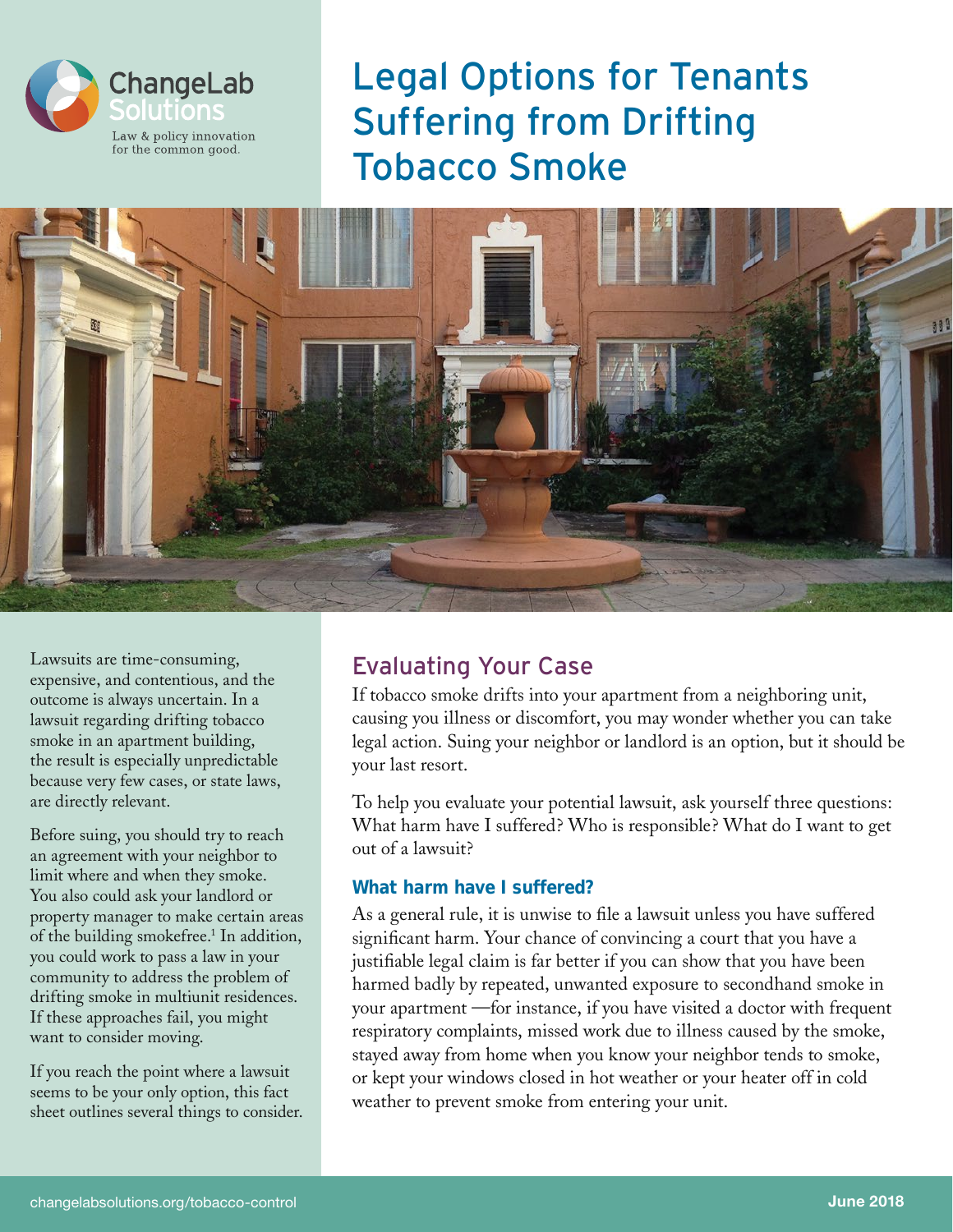#### **Who is responsible?**

Depending on your situation, it may be your neighbor and your landlord. Your neighbor could be responsible for harming you directly by smoking, and your landlord could be responsible for knowing about the drifting smoke and failing to do anything to protect you from it. So you may be able to sue both your landlord and your neighbor, or you may be able to sue only one or the other.

#### **What do I want to get out of a lawsuit?**

The goal of any lawsuit is to obtain a remedy that either stops or compensates for the harm. In a case involving secondhand smoke exposure in an apartment building, you would probably seek money from the person you sued (money damages) and/or an order from the court requiring the person you sued to do or stop doing something (an injunction). Money damages might help you cover moving costs, medical bills, or lost pay. An injunction might force your landlord to designate certain units smokefree or provide you with a different unit, or it might order your neighbor to smoke only at certain times or places. Before filing a lawsuit, consider what you are hoping for and whether it is worth a legal fight.

### Possible Legal Claims

Depending on your circumstances, there are a variety of legal claims that might serve as the basis of your argument in court.2 Later in this fact sheet, you will see why, if you take your case to small claims court, you do not need to learn the names or details of these legal claims. If you hire a lawyer to bring your case in trial court, your lawyer will evaluate which claims are best suited to your situation.

In California, very few cases apply directly to the problem of drifting tobacco smoke in an apartment building. Moreover, state law currently does not restrict smoking inside residential units.<sup>3</sup> (California Labor Code section 6404.5 prohibits smoking in indoor common areas if these areas are places of employment.) Unless you live in one of the several cities in California that has specifically prohibited smoking in multiunit housing or declared secondhand smoke to be a nuisance, your lawsuit would rest on broad legal claims that are not specifically designed to solve your situation.

If you have a qualifying condition under state or federal disability law, and secondhand smoke makes your condition worse, you might be eligible for special legal protections that are not addressed in this fact sheet. We have developed a separate fact sheet that applies specifically to people with disabilities, available at *[www.changelabsolutions.org/publications/](http://www.changelabsolutions.org/publications/disability-laws-tobacco-smoke) [disability-laws-tobacco-smoke](http://www.changelabsolutions.org/publications/disability-laws-tobacco-smoke)*.

#### Legal claims that might be brought against a neighbor include **battery, harassment, intentional infliction of emotional distress, negligence, nuisance,** and **trespass.**

At least three courts in California have been open to claims brought against a neighbor for harms caused by drifting tobacco smoke. In 1996, a Los Angeles couple sued their neighbor for harassment because he smoked on a regular basis in the garage under their unit, forcing them to leave their home for hours at a time. The trial court issued a restraining order instructing the neighbor to stay away from his garage while smoking.4 In 2004, a trial court in Riverside County ruled against a smoking neighbor.<sup>5</sup> The court held that it is possible to win negligence and nuisance claims for exposure to drifting tobacco smoke if it is sufficiently extreme, constant, and noxious. In 2013, a jury in Orange County found that a homeowners association and condominium management company had breached the implied covenant of quiet enjoyment when they failed to respond to complaints about exposure to secondhand smoke.<sup>6</sup> Although these cases suggest that courts in California might be sympathetic to residents in multiunit housing who suffer from a neighbor's secondhand smoke, none of these cases are "published" decisions, which means that they cannot be used to support future lawsuits.

#### Legal claims that might be brought against a landlord include **nuisance, constructive eviction, violation of the implied covenant of quiet enjoyment, negligence,**  and **violation of the implied warranty of habitability.**

In 2009, a California court held that a landlord who allowed smoking in outdoor common areas could be held liable for creating a public nuisance,<sup>7</sup> after the family of a young girl with asthma sued the landlord based on nuisance and other claims.<sup>8</sup>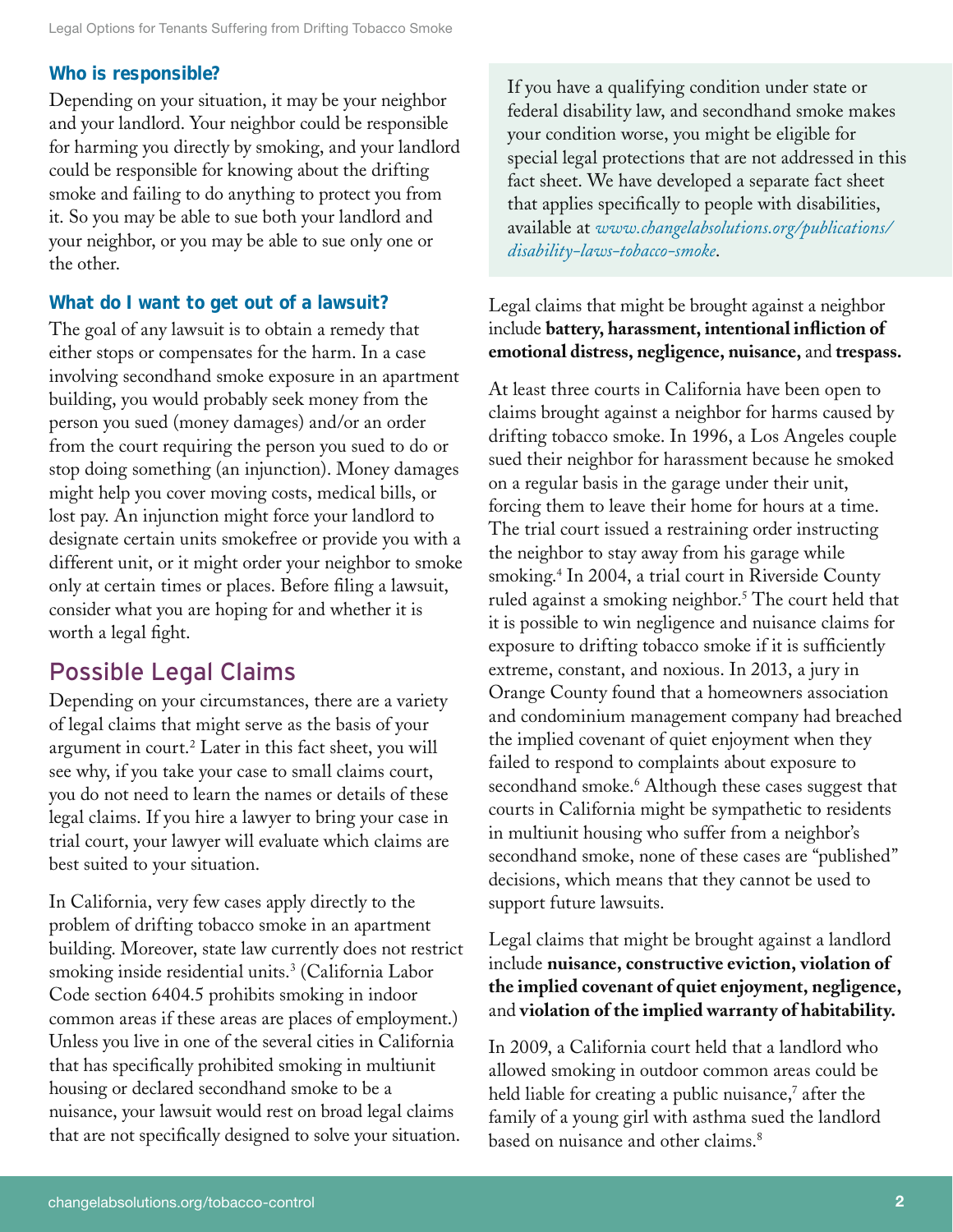Legal Options for Tenants Suffering from Drifting Tobacco Smoke

A California Court of Appeal ruled that secondhand smoke in the outdoor common areas of an apartment complex could in fact constitute a nuisance. 9

Courts in other states have also held that landlords may be liable for drifting smoke.10 In an Oregon case, a jury found that a landlord breached the warranty of habitability by moving a known smoker into an apartment below a nonsmoking tenant who was sensitive to secondhand smoke.<sup>11</sup> The jury awarded the tenant a 50% rent reduction and damages to cover her medical bills. The housing court in Boston held that drifting cigarette smoke from a downstairs bar was a serious enough intrusion into a tenant's apartment to violate both the warranty of habitability and the covenant of quiet enjoyment.12 The court awarded money damages to the tenant and ordered the landlord to fix the problem. In New York, a trial court ruled that secondhand smoke from a neighboring unit or common area can give rise to a breach of the warranty of habitability and a constructive eviction when the landlord fails to take any action to remedy the situation.13

In addition to the case in California holding that drifting secondhand smoke in an apartment complex may constitute a nuisance, there are scientific findings that should help boost your case against your neighbor and/or landlord. The California Air Resources Board has added secondhand smoke to its list of toxic air contaminants,14 and the US Surgeon General has declared that there is no risk-free level of exposure to secondhand smoke.15 These findings, along with a vast amount of other evidence documenting the negative health effects of secondhand smoke, could help convince a court that you have suffered serious harm from repeated, unwanted exposure to drifting smoke in your apartment.

We have developed a glossary that provides more detail about the legal claims that might apply to your situation. The glossary can be found at the end of this fact sheet.

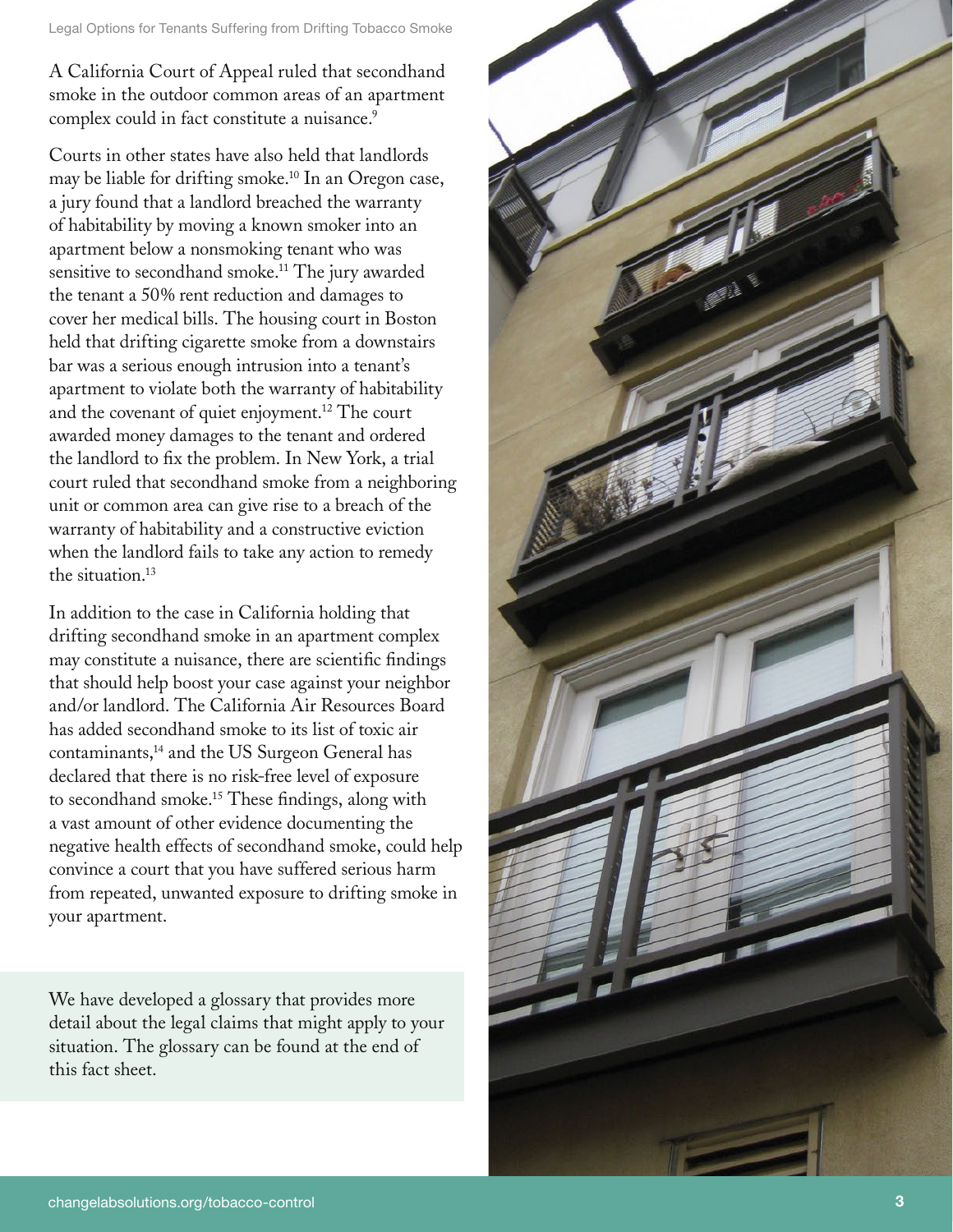# Trial Court or Small Claims Court?

If you decide that you want to file a lawsuit, there are two types of courts available to hear your case: regular trial court and small claims court. (Every trial court in the state must have a small claims court division that is designed to resolve minor civil disputes.) These two types of courts differ in at least three important ways.

#### **Role of attorneys**

In trial court, both sides generally hire lawyers to represent them. In small claims court, the parties must represent themselves. Note that California law requires small claims courts to provide advisory services to help the parties navigate the process from start to finish. In addition, helpful guides to using small claims court are available on the internet.16

Because of the legal uncertainty involved in this type of case, it may be difficult to find a lawyer to represent you. The California Legal & Dispute Resolution Referral Resources (available at *[www.](http://www.changelabsolutions.org/tobacco-control/resources-tenants) [changelabsolutions.org/tobacco-control/resources-tenant](http://www.changelabsolutions.org/tobacco-control/resources-tenants)s*) list lawyer referral services for each county in California.

#### **Formality of proceedings**

A trial court case is governed by elaborate rules about filing the case, presenting evidence, and so on. Small claims court actions are informal; they use a simple approach to conflict resolution the judge to decide a case quickly by focusing on basic principles of fairness instead of legal technicalities. In order to file a small claims court case, an individual must be able to tell his or her side of the story but does not have to name the legal claims that apply to the case.

#### **Available remedies**

A trial court judge has the ability to award a wide range of remedies, including money damages and an injunction ordering the person being sued to do or stop doing something. A small claims court, however, may only hear cases involving \$10,000 or less and cannot generally issue an outright injunction. A small claims court may instead issue a "conditional judgment," which allows the person being sued to choose between taking a certain action or paying a fine.

For example, a conditional judgment might instruct a tenant to either stop smoking on her patio or pay \$5,000 to her neighbor.

Given these three essential differences between trial court and small claims court, one or the other may seem better suited to your case.

Trial court would be a good choice if you can find a lawyer willing to represent you who can make solid legal arguments about how some of the claims mentioned earlier apply to your case. If you win in trial court, you would not only benefit yourself but might also contribute to advancing the law by clarifying how certain general legal theories apply to drifting smoke in multiunit housing.

You might choose to sue in small claims court if you cannot find a lawyer to represent you or if you want your case resolved quickly and efficiently. A small claims court judge will be less worried about the exact legal basis of your claim than about finding a fair solution to your problem. Given that there are few laws in California addressing secondhand smoke in apartments, the focus on fairness over legal precision might end up working in your favor.

### **Conclusion**

If a lawsuit seems to be your only option, don't give up hope. Our society is gradually beginning to recognize the problem of drifting tobacco smoke in multiunit housing—and so are the courts. California has joined an increasing number of states across the country where courts have found in favor of tenants who sued their neighbors or landlords over drifting secondhand smoke. Your case might contribute to this trend in California.

Originally published in April 2007. Updated in June 2018.

*ChangeLab Solutions is a nonprofit organization that provides legal information on matters relating to public health. The legal information provided in this document does not constitute legal advice or legal representation. For legal advice, readers should consult a lawyer in their state.*

*This material was made possible by funds received from Grant Number 14- 10214 with the California Department of Public Health, California Tobacco Control Program.*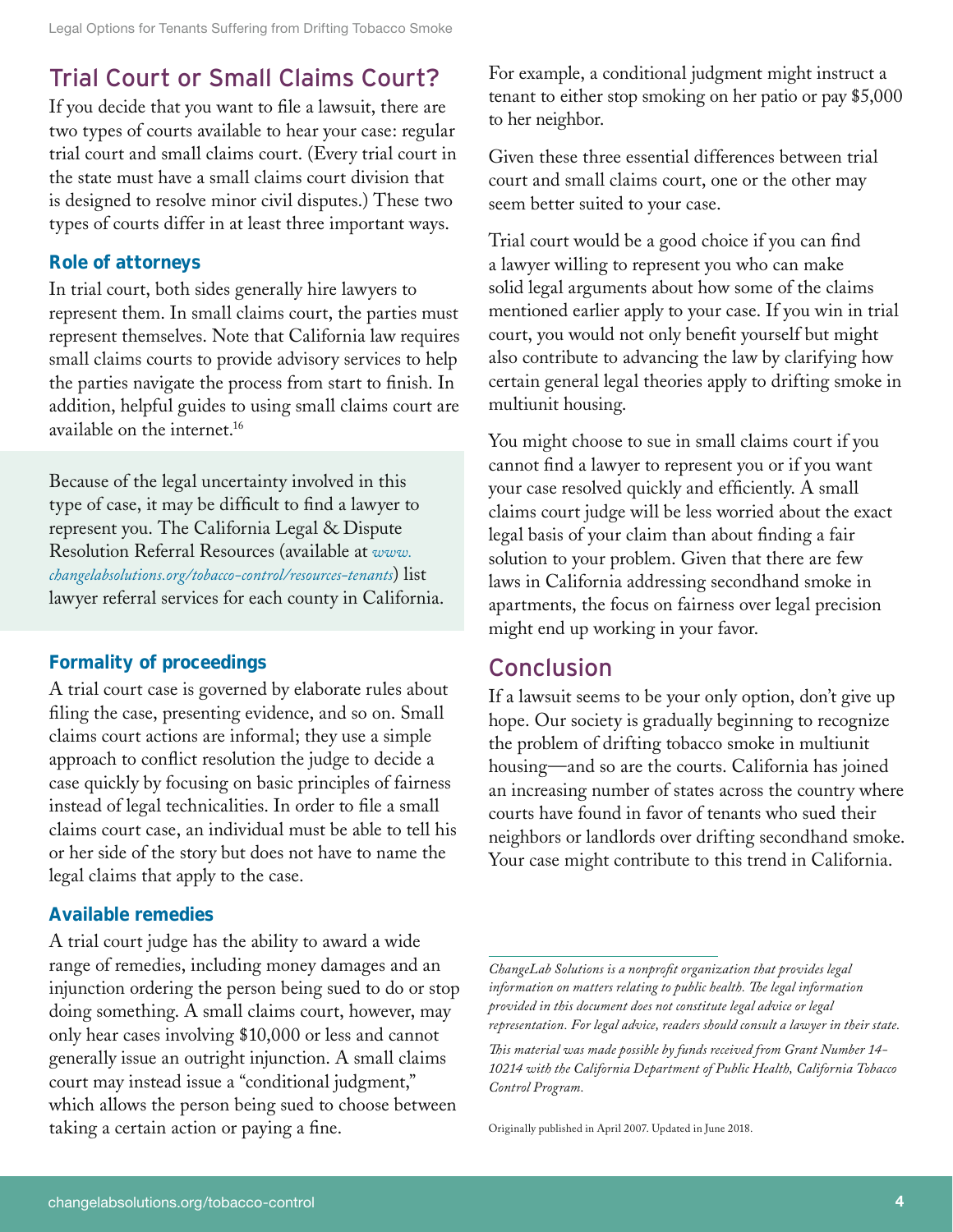## Additional Resources

#### **Americans for Nonsmokers' Rights (ANR) [www.no-smoke.org](http://www.no-smoke.org
)**

ANR provides advocacy information on such topics as clean indoor air ordinances, smokefree apartments, and tobacco industry activity. The "At Risk Places" section of ANR's website contains resources on smokefree housing.

### **California Courts Self-Help Center**

#### **[www.courtinfo.ca.gov/selfhelp/smallclaims](http://www.courtinfo.ca.gov/selfhelp/smallclaims
)**

The California Courts Self-Help Center offers information and assistance for individuals who are suing or being sued in small claims court. The website includes general background on small claims and mediation, as well as county-specific court information.

#### **California Department of Consumer Affairs**

#### **[www.dca.ca.gov/publications/small\\_claims](http://www.dca.ca.gov/publications/small_claims
)**

The Department of Consumer Affairs has produced a thorough handbook that includes answers to frequently asked questions and provides a step-by-step guide to small claims court procedures. See *The Small Claims Court: A Guide to Its Practical Use* at *[www.dca.ca.gov/publications/small\\_](http://www.dca.ca.gov/publications/small_claims/small_claims.pdf) [claims/small\\_claims.pdf](http://www.dca.ca.gov/publications/small_claims/small_claims.pdf)*.

#### **The Center for Tobacco Policy & Organizing [www.center4tobaccopolicy.org](http://www.center4tobaccopolicy.org
)**

The Center, a project of the American Lung Association in California, provides assistance with community organizing strategies and serves as a tobacco policy resource. Its website contains a variety of resources on smokefree housing.

#### **Smokefree Apartment House Registry [www.smokefreeapartments.org](http://www.smokefreeapartments.org
)**

This registry provides guidance on how to implement smokefree housing policies and maintains a database of vacant units in apartment complexes where at least half of all adjacent units are nonsmoking.

Photos courtesy of Phillip Pessar/Flikr Creative Commons (cover), Meliah Schultzman (page 3), and Unsplash: Nuno Silva (page 5).



- $^{\rm 1}$  In California, indoor common areas that constitute places of employment must be smokefree, pursuant to Labor Code section 6404.5.
- <sup>2</sup> For a comprehensive discussion of how various legal claims might apply in a lawsuit regarding a neighbor's drifting tobacco smoke, see Ezra DB. "'Get Your Ashes Out of My Living Room!' Controlling Tobacco Smoke in Multi-Unit Residential Housing." *Rutgers Law Review*, 54(135): 163-65, 2001. For searchable case summaries addressing real property and nuisance claims related to secondhand smoke: see *<http://smokelitigation.org/>*.
- 3 Several local jurisdictions in California have passed laws to address the problem of drifting secondhand smoke in multiunit housing. Some cities that have adopted laws to prohibit smoking inside almost all units of multifamily housing are Alameda, Baldwin Park, Belmont, Calabasas, Compton, Dublin, Fairfax, Huntington Park, Larkspur, Loma Linda, Novato, Pasadena, Pinole, Pleasant Hill, Richmond, Rohnert Park, Sebastopol, South Pasadena, Tiburon, and Union City. Many of these cities have explicitly declared secondhand smoke to be a nuisance. To learn whether your community has a smokefree multiunit housing law, visit *[http://center4tobaccopolicy.org/resource/detailed-analysis-local-california](http://center4tobaccopolicy.org/resource/detailed-analysis-local-california-smokefree-housing-policies-april-2017/)[smokefree-housing-policies-april-2017](http://center4tobaccopolicy.org/resource/detailed-analysis-local-california-smokefree-housing-policies-april-2017/)*/ or contact us at *[www.changelabsolutions.](http://www.changelabsolutions.org/tobaccoquestions) [org/tobaccoquestions](http://www.changelabsolutions.org/tobaccoquestions)*.
- <sup>4</sup> *Layon v. Jolley,* No. NS004483 (Cal. Super. Ct. 1996).
- <sup>5</sup> *Babbitt v. Superior Court,* 2004 WL 1068817, at \*2 (Cal. App. 4th Dist. 2004).
- <sup>6</sup> *Chauncey v. Bella Palermo Homeowners' Ass'n*, No. 30-2011-00461681 (Orange Cty. Sup. Ct. 2013).
- <sup>7</sup> *Birke v. Oakwood Worldwide*, 169 Cal. App. 4th 1540 (2009).
- <sup>8</sup> *Id*.
- <sup>9</sup> *Id*.
- <sup>10</sup> *See, e.g., Dworkin v. Paley*, 638 N.E.2d 636 (Ohio Ct. App. 1994); *see also Donnelly v. Cohasset Housing Authority,* 815 N.E.2d 1103 (Mass. App. Ct. 2004); *see Paul, CPA, PC v. 370* Lex., LLC, No. 50258(U), slip op. (N.Y. 2005) (all allowing cases to go forward in which a tenant sued a landlord for a failure to ameliorate the problem of another tenant's secondhand smoke).
- <sup>11</sup> Fox Point Apt. v. Kippes, No. 92-6924 (Or. Dist. Ct. Clackamas County 1992).
- <sup>12</sup> 50-58 Gainsborough St. Realty Trust v. Haile, No. 98-02279 (Boston Housing Ct. 1998).
- <sup>13</sup> *Poyck v. Bryant,* No. 26343, slip op. at 4-5 (N.Y. Aug. 24, 2006).
- 14Resolution 06-01, Cal. Air Resources Bd. (2006) at 5. Available at: *[www.](http://www.arb.ca.gov/regact/ets2006/res0601.pdf) [arb.ca.gov/regact/ets2006/res0601.pdf](http://www.arb.ca.gov/regact/ets2006/res0601.pdf)*. The California Air Resources Board has started work on the second phase of this project, which will examine how the public is exposed to secondhand smoke and what laws and controls are in place to reduce risk. More information can be found here: *[www.arb.ca.gov/toxics/ets/](http://www.arb.ca.gov/toxics/ets/ets.htm) [ets.htm](http://www.arb.ca.gov/toxics/ets/ets.htm)*.
- <sup>15</sup> US Department of Health and Human Services, Office of the Surgeon General. *The Health Consequences of Involuntary Exposure to Tobacco Smoke: A Report of the Surgeon General*. 2006, p. 31-32. Available at: *[www.surgeongeneral.gov/library/](http://www.surgeongeneral.gov/library/reports/secondhandsmoke/fullreport.pdf) [reports/secondhandsmoke/fullreport.pdf](http://www.surgeongeneral.gov/library/reports/secondhandsmoke/fullreport.pdf)*.
- <sup>16</sup> *See* California Courts Self-Help Center. *Small Claims*. Available at: *[www.](http://www.courtinfo.ca.gov/selfhelp/smallclaims/) [courtinfo.ca.gov/selfhelp/smallclaims/](http://www.courtinfo.ca.gov/selfhelp/smallclaims/)*; *see also* California Department of Consumer Affairs, *The Small Claims Court: A Guide to Its Practical Use.* Available at: *[www.dca.ca.gov/publications/small\\_claims/index.shtml](http://www.dca.ca.gov/publications/small_claims/index.shtml)*.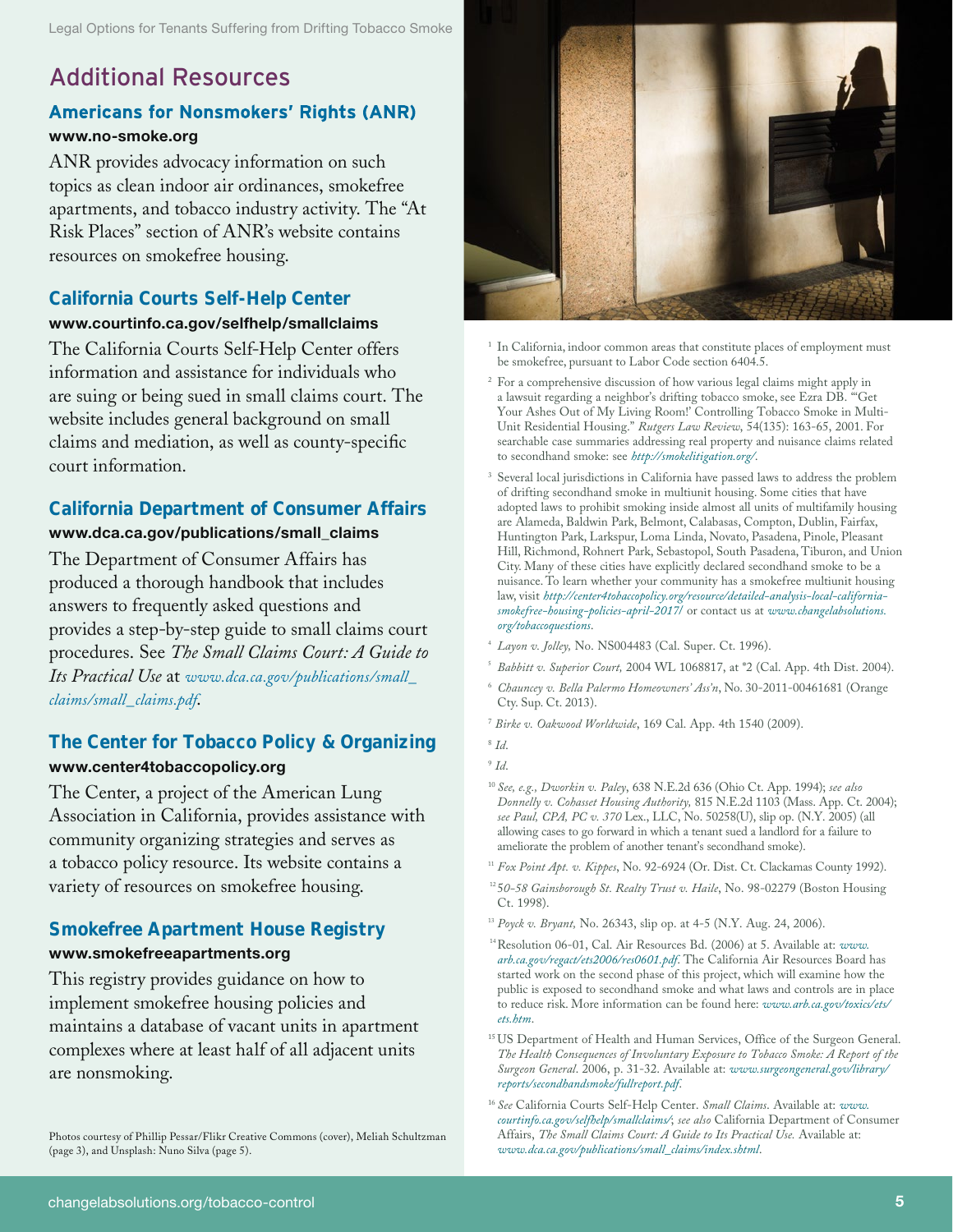# Glossary of Legal Claims

This glossary defines the legal claims mentioned in our fact sheet "Legal Options for Tenants Suffering from Drifting Tobacco Smoke." Depending on your situation, you may be able to sue your neighbor or your landlord, and sometimes you may be able to sue both of them because you have legal claims against each. Remember, if you decide to file a lawsuit, it is very difficult to predict the outcome because there have been so few cases about drifting secondhand smoke.

Each entry summarizes the legal claim and gives an example of a case involving that claim. Where possible, the examples are California cases concerning drifting tobacco smoke in an apartment. However, since there are only a few California cases on this issue, some examples are from an analogous situation or from other states. Although the cases in the examples provide useful illustrations, a California court would not be required to follow the rulings in the cases from outside California.

If you take your case to trial court, your lawyer will evaluate which claims are best suited to your situation. If you choose to bring a case in small claims court—where lawyers are not allowed—you do not need to learn the names or details of these legal claims.

# Possible Claims Against a Neighbor

#### **Battery**

Intentional contact with another person that results in harm or offense.<sup>1</sup> A battery can involve intentionally causing another person to come into contact with a foreign substance.<sup>2</sup>

**Example:** A Georgia court held that it is possible for a smoker to inflict a battery on another person with his tobacco smoke.<sup>3</sup> The court reasoned, "We are not prepared to accept [the] argument that pipe smoke is a substance so immaterial that it is incapable of being used to batter indirectly. Pipe smoke is visible; it is detectable through the senses and may be ingested or inhaled. It is capable of 'touching' or making contact with one's person in a number of ways." <sup>4</sup>

#### **Harassment**

Willful conduct directed at a specific person that seriously alarms or annoys the person, and that serves no legitimate purpose.<sup>5</sup>

**Example:** A California court ruled in favor of a couple who sued their neighbor for harassment because he smoked on a regular basis in the garage under their unit, forcing them to leave their home for hours at a time.<sup>6</sup>

#### **Intentional infliction of emotional distress**

Extreme and outrageous conduct that intentionally or recklessly causes severe emotional suffering.<sup>7</sup>

**Example:** A Georgia court held that a smoker can be liable for intentional infliction of emotional distress if his smoking is "deliberately or recklessly and wantonly" directed at another person and results in emotional harm to that person.<sup>8</sup>

#### **Negligence**

Failure to exercise the amount of care that a reasonable person would use in a similar circumstance.<sup>9</sup>

**Example:** A California court ruled that, although negligence claims associated with secondhand smoke may be novel, the law leaves room for a neighbor to be found negligent for generating secondhand smoke that harms a neighbor. The court noted that "the dangers of 'secondhand smoke' are not imaginary, and the risks to health of excessive exposure are being increasingly recognized in court."<sup>10</sup>

#### **Nuisance**

Anything harmful to health, or indecent or offensive to the senses, so as to interfere with the comfortable enjoyment of life or property.<sup>11</sup> Courts require that, in order for something to be considered a nuisance, the interference must be both "substantial" and "unreasonable." <sup>12</sup>

**Example:** A California court held that a neighbor's secondhand smoke can constitute a nuisance if it is a "substantial and unreasonable" invasion "comparable to the reeking manure piles" left unattended by a dairy (the subject of another case).<sup>13</sup>

#### **Trespass**

Unauthorized invasion of another's property.14 It can include the "deposit of particulate matter" <sup>15</sup> or the "casting of substances" <sup>16</sup> upon someone's property.

**Example:** A Florida court found that a condominium owner who subjected a neighbor to "*excessive* secondhand smoke" was liable for trespass because he "discharge[d] a foreign polluting matter [e.g., drifting tobacco smoke]" that invaded his neighbor's condominium.<sup>17</sup>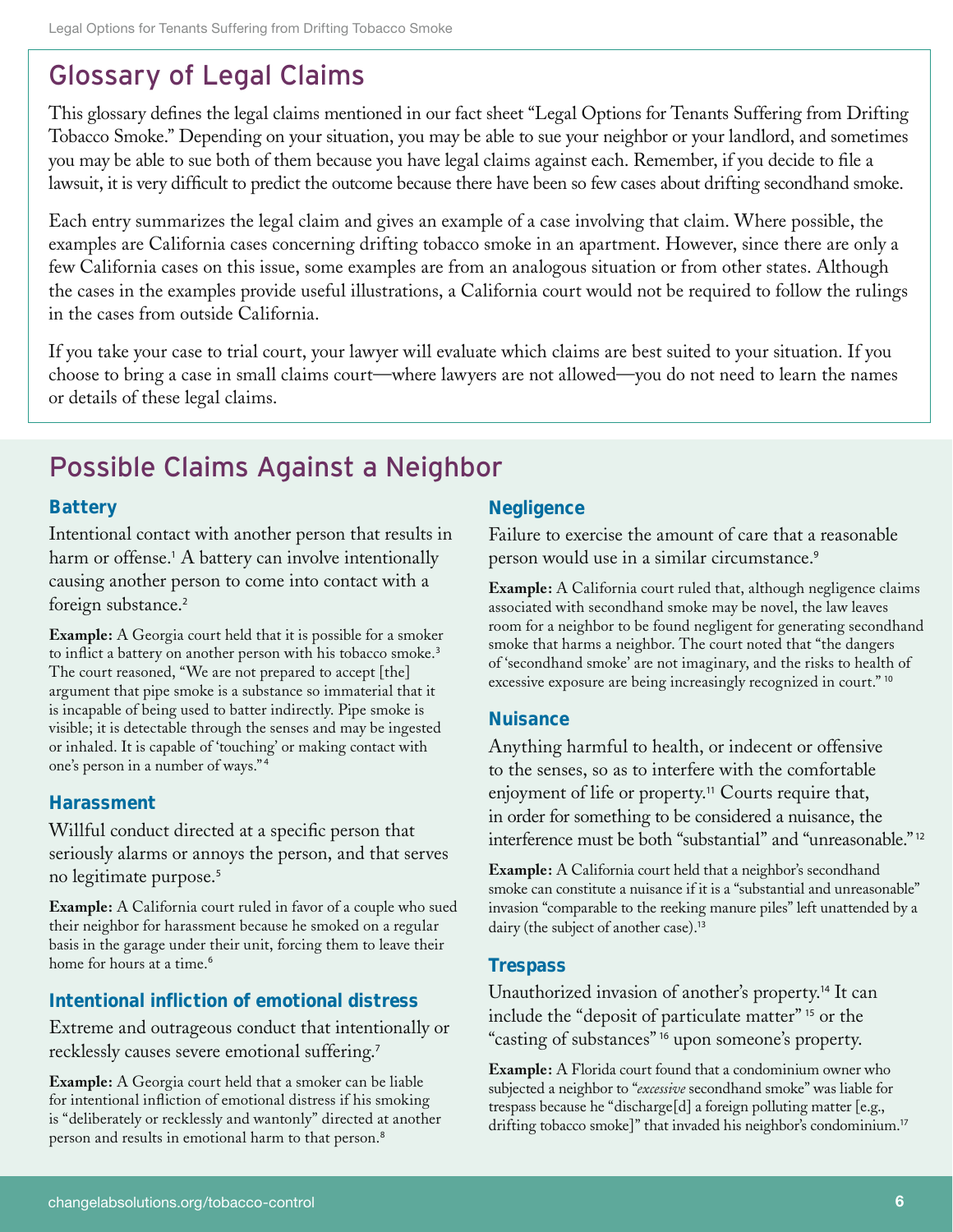# Possible Claims Against a Landlord

#### **Constructive eviction**

When a landlord, by acting or failing to act, makes an apartment unfit for occupancy or deprives a tenant of the use of the unit, and the tenant moves out.<sup>18</sup> In such a situation, the landlord has not dispossessed the tenant but has done something that makes the unit uninhabitable.<sup>19</sup>

**Example:** A New York court ruled that "it is axiomatic that secondhand smoke can be grounds for a constructive eviction" from an apartment if the smoke is sufficiently pervasive.<sup>20</sup>

#### **Covenant of quiet enjoyment**

Requires that a landlord must not interfere with a tenant's ability to possess and use an apartment for the purposes outlined in the rental agreement (e.g., residential living).21 In order to violate the covenant, a landlord must substantially interfere with a tenant's right to possess and use the unit.<sup>22</sup> California courts have ruled that a tenant does not need to vacate the premises before suing for breach of the covenant of quiet enjoyment.<sup>23</sup>

**Example:** A Massachusetts court held that drifting cigarette smoke from a downstairs bar was a substantial enough intrusion into a tenant's apartment to violate the covenant of quiet enjoyment.<sup>24</sup>

#### **Negligence**

A landlord owes a general duty of care to a tenant to provide and maintain safe conditions on the rental property.25 A landlord can be found legally negligent for causing an injury to a tenant by failing to fulfill this duty of care.

**Example:** In a case analogous to a situation involving drifting smoke in an apartment building, a California court held that a landlord can be liable for negligence for failing to protect a tenant from a physical assault by another tenant when that landlord should have foreseen—based on knowledge of the violent tenant's ongoing assaults—that this tenant eventually would injure the victim.26

#### **Nuisance**

Anything harmful to health, or indecent or offensive to the senses, so as to interfere with the comfortable enjoyment of life or property. Courts require that, in order for something to be considered a nuisance, the interference must be both "substantial" and "unreasonable."

**Example:** A California Court of Appeals ruled that a tenant may sue their landlord for creating a nuisance in outdoor common areas of an apartment building where the landlord permits smoking.<sup>27</sup>

#### **Warranty of habitability**

Requires the landlord to guarantee that the rental property is and will remain habitable.<sup>28</sup> Habitability is usually determined by the landlord's compliance with certain code requirements, such as the obligation to meet specified heating and ventilation standards.<sup>29</sup> However, the California Supreme Court has recognized that there are other factors besides code compliance that may affect whether a residence is considered uninhabitable.<sup>30</sup>

**Example**: An Oregon jury found that a landlord breached the warranty of habitability by moving a known smoker into an apartment below a nonsmoking tenant who was sensitive to secondhand smoke.<sup>31</sup>

**Example**: A New York court held that pervasive secondhand smoke, combined with a failure to remedy by a landlord and explicit lease conditions on secondhand smoke exposure, may also suffice to breach the warranty of habitability for the purposes for rent reduction.32